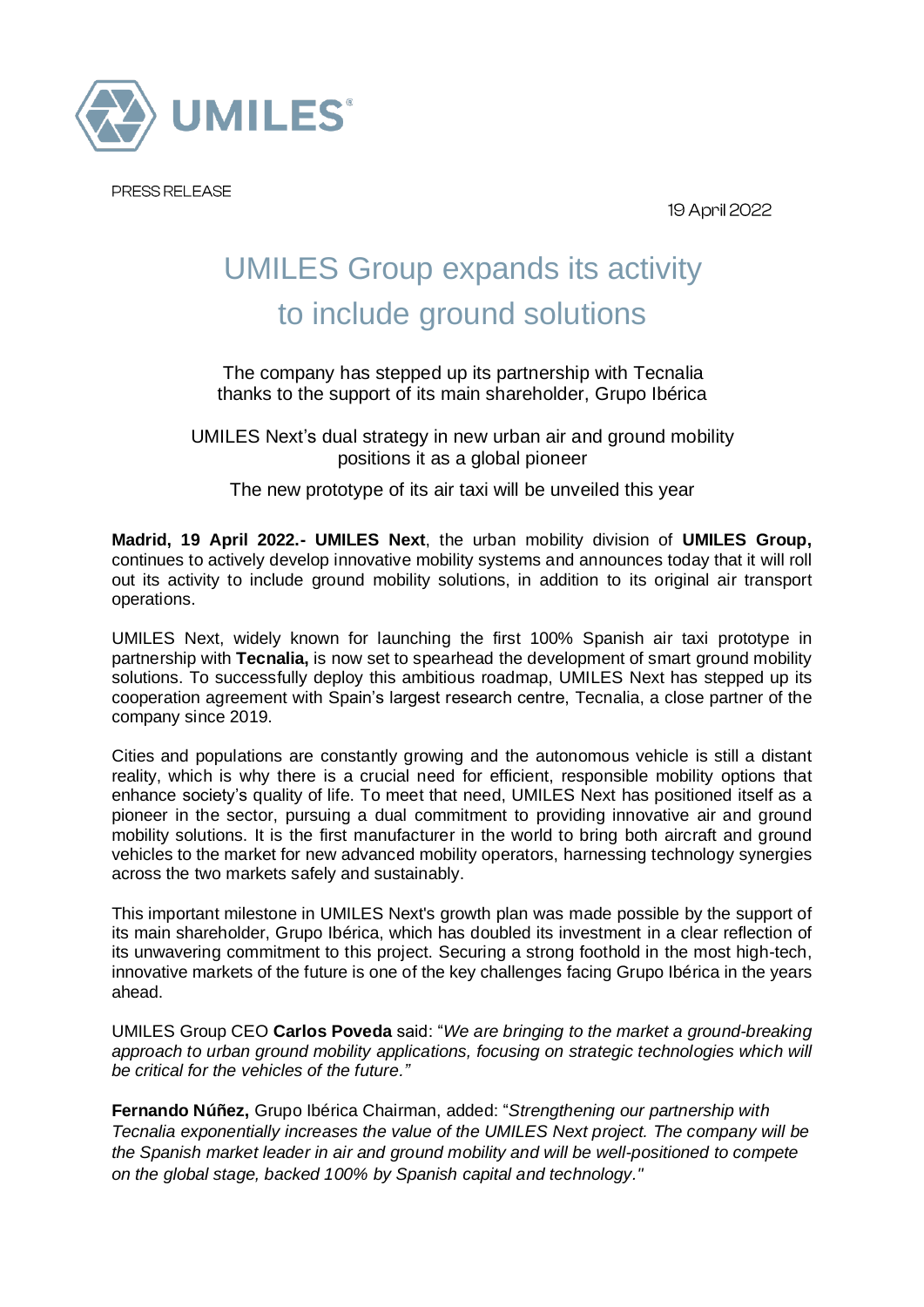**Fernando Nuñez Lirio,** Grupo Ibérica CEO, concluded: "*Grupo Ibérica is delighted to support such a talented, experienced team and is utterly convinced that new, smart urban mobility is the immediate future for transport in our societies. As investors, we have a social and environmental responsibility to the generations of the future."*

**Agustin J. Sáenz,** Strategy, Market and Technology Director at Tecnalia, said: *"Working closely with UMILES allows us to fulfil our goal of transforming technology research into prosperity in the fast-growing field of sustainable mobility. Having a shared technology strategy and the capacity to address major challenges are key to enhancing competitiveness."*

### **More progress on urban aircrafts**

UMILES Next is currently working on a second air taxi prototype, also based on **FlyFree technology,** the company's patented flight stability system**,** which provides maximum stability and safety for both passenger and freight transport. This new, improved version will be unveiled in the coming months, and is set to feature in a range of European initiatives in various countries, including the United Kingdom, France and Spain.

-------------------

## **About UMILES Group**

**UMILES Group**, founded in 2016, is a leader company dedicated to unmanned aerial systems with national and international presence. It is based in Spain, Mexico and Croatia; and has operations in more than 10 countries on four continents.

It counts with three divisions: **1. UMILES UAV**, operates six business lines providing 360º customized professionals services in Spain and throughout the world. Operation, training, development, entertainment, filming and management of unmanned systems are some of the core activities. **2. 4uJet**, business aviation, a reduced-scale executive company offering short distance services to transport both passengers and organs for transplants. **3. UMILES Next**. The expertise among the group together with Tecnalia, our technological partner, has enable us to enter the design of urban mobility through UMILES Next to become a world leader in advanced, efficient and sustainable mobility solutions. Applications for aerials operators, as well as ground ones. An exciting adventure for all the team.

# **About Tecnalia**

TECNALIA is the leading applied research and technological development centre in Spain, a benchmark in Europe and a member of the Basque Research and Technology Alliance. It works with companies and institutions to enhance competitiveness through a business relationship model which is increasingly strategic, based on trust, cooperation and a shared technology strategy. Its key lines of action are [smart manufacturing,](https://www.tecnalia.com/ambitos/fabricacion-inteligente) [digital transformation,](https://www.tecnalia.com/ambitos/transformacion-digital) [energy transition,](https://www.tecnalia.com/ambitos/transicion-energetica) [sustainable mobility,](https://www.tecnalia.com/ambitos/movilidad-sostenible) [personalised health](https://www.tecnalia.com/ambitos/salud-personalizada) and the [urban ecosystem.](https://www.tecnalia.com/ambitos/ecosistema-urbano)